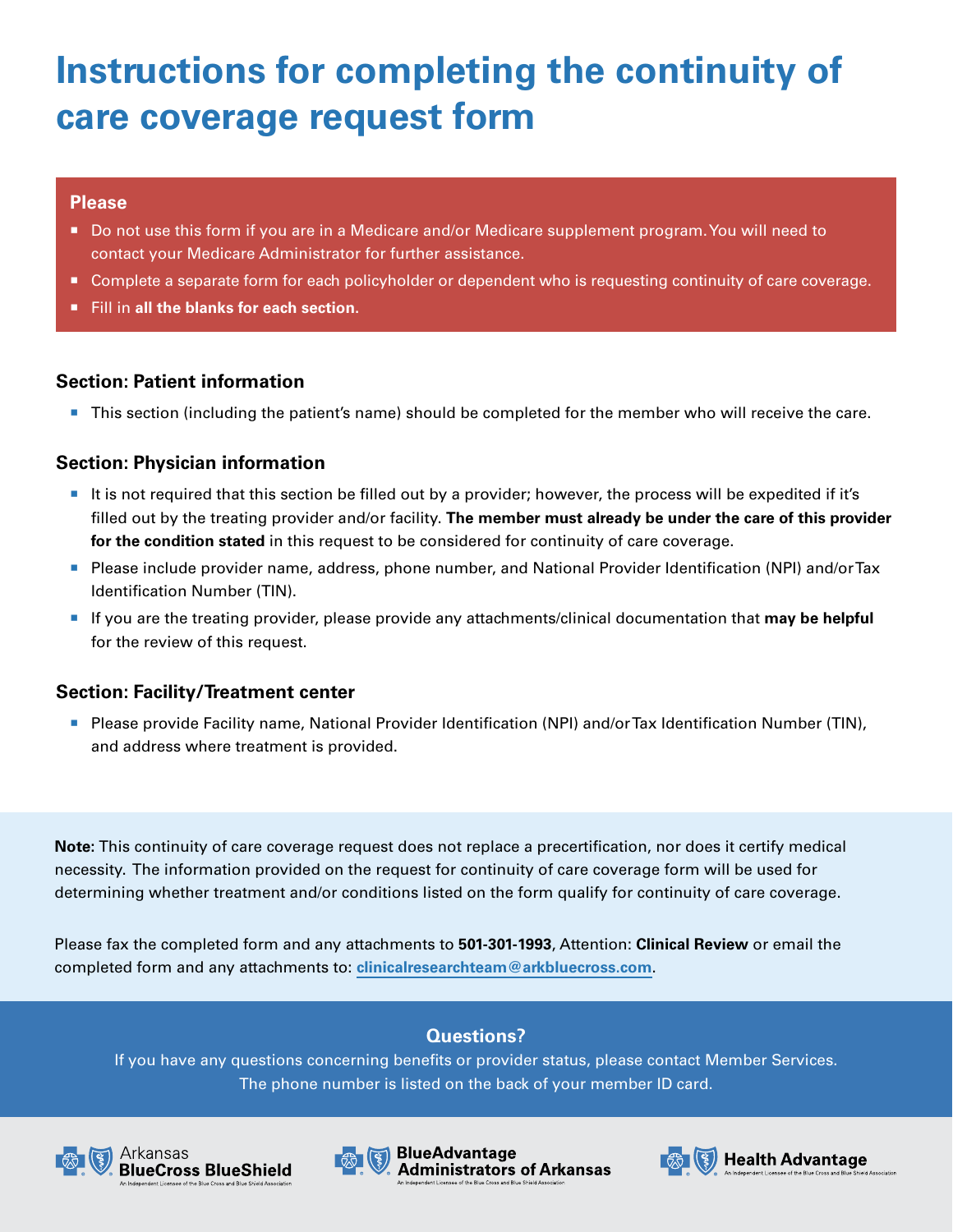# **Request for continuity of care**

### **Instructions**

Fax the completed form and any attachments to: **501-301-1993**, Attention: **Clinical Review**

Or email the completed form and any attachments to: **[clinicalresearchteam@arkbluecross.com](mailto:clinicalresearchteam%40arkbluecross.com?subject=Pre-Service%20Review)**.

Please complete a separate form for each policyholder or dependent who is requesting continuity of care coverage.

If you have questions concerning benefits or provider status, contact customer service at the phone number listed on the back of your member ID card.

| <b>Patient information</b> |                  |              |                                           |              |                                   |
|----------------------------|------------------|--------------|-------------------------------------------|--------------|-----------------------------------|
| Patient's name             |                  |              | <b>Date of birth</b> $\text{(mm/dd/yyy)}$ |              | <b>Effective date of coverage</b> |
| <b>Street or P.O. box</b>  |                  | City         |                                           | <b>State</b> | <b>ZIP</b>                        |
| <b>Phone</b>               | Member ID number | <b>Email</b> |                                           |              |                                   |

### **Physician information**

To expedite the request, please have your physician complete the below information

#### **Name of physician currently treating condition(s)**  $\blacksquare$  **Phone**

| Street or P.O. box                          |                          | City     |                               |  | <b>State</b>                 | <b>ZIP</b> |
|---------------------------------------------|--------------------------|----------|-------------------------------|--|------------------------------|------------|
| <b>Specialty</b>                            | <b>Physician TIN/NPI</b> |          | Procedure code(s) (CPT/HCPCS) |  | Date of next treatment/visit |            |
| Diagnosis code(s) (ICD-10)                  |                          |          | Date treatment started        |  |                              |            |
| For pregnancy, please indicate if high risk |                          | Due date |                               |  | <b>Weeks gestation</b>       |            |

| <b>Facility/Treatment center</b>  |      |                         |              |            |
|-----------------------------------|------|-------------------------|--------------|------------|
| Name of facility/treatment center |      | <b>Facility TIN/NPI</b> |              |            |
| <b>Street or P.O. box</b>         | City |                         | <b>State</b> | <b>ZIP</b> |

#### **Please attach a list of the following:**

 $\Box$  List of services that may already be scheduled in the next few weeks (with CPT code, date and provider)

 $\Box$  A brief statement of the patient's current condition(s) and treatment plan(s)